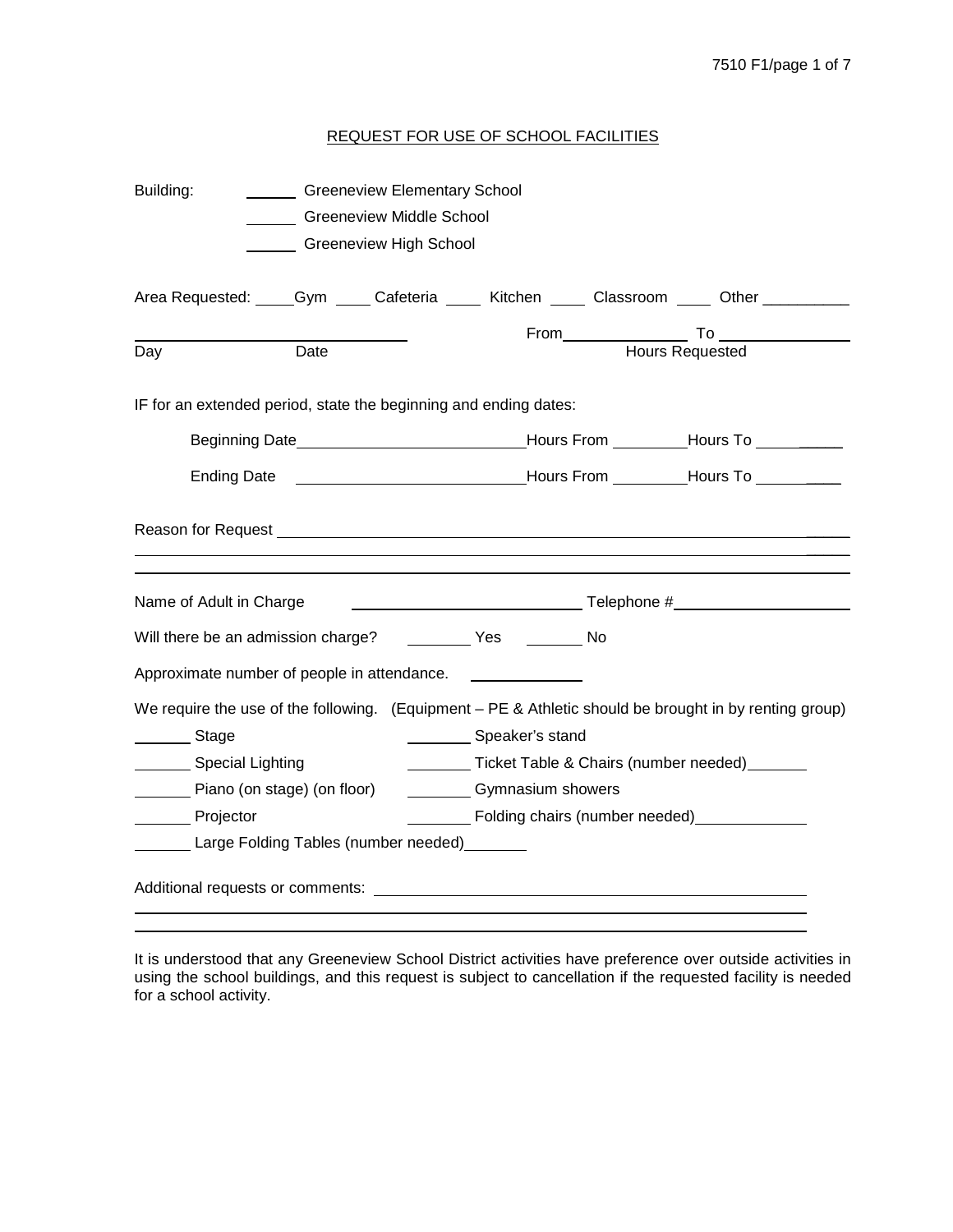If this permission is granted, the organization, person, or group renting our facilities agree to be responsible for any accidents or injuries sustained by any person attending or participating in the program or activity, and shall be responsible for replacement in case of any damage or loss incurred. **Further, in accordance with State requirements and Board Policy, the organization/person/group renting our facilities agree that there shall be no use of tobacco or controlled substances in the school building or on school grounds. The organization/person/group renting our facilities agree to pay a minimum 2-hour fee if Greeneview Local Schools is not notified of a cancellation.**

|                                                                                                                                                                                  | Name of Organization/person/group ls this rental requested by a School Employee? YES or NO |                                                              |      |  |  |
|----------------------------------------------------------------------------------------------------------------------------------------------------------------------------------|--------------------------------------------------------------------------------------------|--------------------------------------------------------------|------|--|--|
| Signature of Person In Charge                                                                                                                                                    |                                                                                            |                                                              |      |  |  |
| <b>Address</b>                                                                                                                                                                   |                                                                                            | Telephone Number                                             |      |  |  |
| TO MARK RINEHART, FACILITY COORDINATOR<br>4710 COTTONVILLE ROAD, JAMESTOWN, OH 45335                                                                                             | <b>Return Rental Form To:</b>                                                              |                                                              |      |  |  |
| All rental and other fees are to be made payable and mailed to:<br><b>Greeneview Local Schools Attn: Treasurer's Office</b><br><b>4 S Charleston Road</b><br>Jamestown, Oh 45335 |                                                                                            |                                                              |      |  |  |
|                                                                                                                                                                                  | <b>DISTRICT USE ONLY</b>                                                                   |                                                              |      |  |  |
| This request has been approved and granted.                                                                                                                                      |                                                                                            |                                                              |      |  |  |
| If not approved, the request was not granted for the following reason(s):                                                                                                        |                                                                                            |                                                              |      |  |  |
| Category Classification: ______ First _______ Second _______ Third ______ Fourth _____Fifth<br>Rental Charge \$                                                                  |                                                                                            |                                                              |      |  |  |
|                                                                                                                                                                                  |                                                                                            |                                                              |      |  |  |
| Principal's Signature                                                                                                                                                            |                                                                                            |                                                              | Date |  |  |
| Custodian's Signature                                                                                                                                                            |                                                                                            |                                                              | Date |  |  |
|                                                                                                                                                                                  | <b>COPY TO BUILDING</b>                                                                    | COPY TO TREASURER'S OFFICE<br>COPY TO MAINTENANCE SUPERVISOR |      |  |  |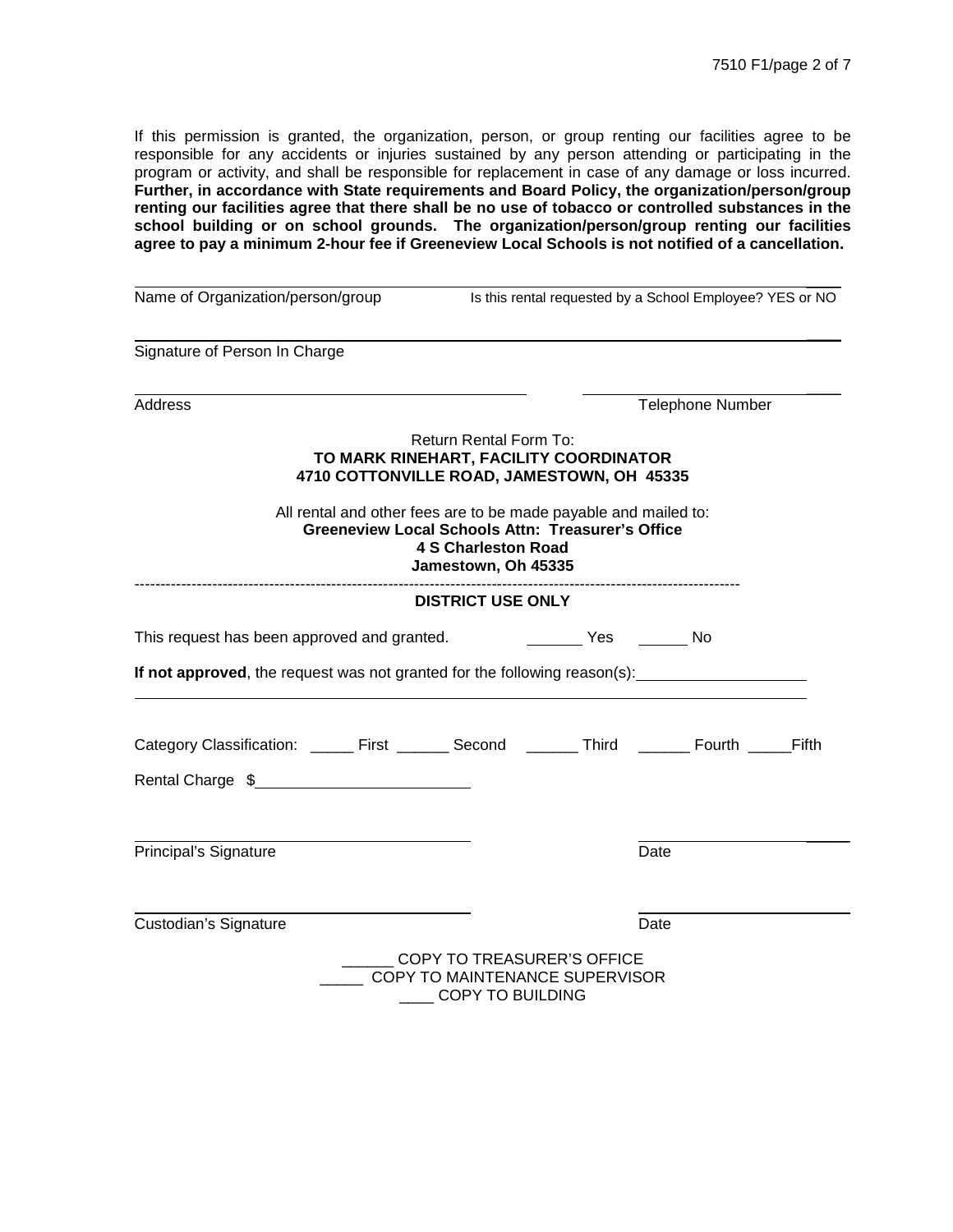# **FACILITY RENTAL REQUIREMENTS**

- A. Users must take reasonable steps to ensure orderly behavior and will be responsible for paying for all damage associated with their use of the facility or equipment.
- B. The District reserves the right to request payment of estimated fees in advance.
- C. Except for "service animals" required for use by a person with a disability, no other animals may be on school premises without prior approval of the building principal.
- D. The District may have a service animal removed from the school premises if the animal is out of control and the animal's handler does not take effective action to control it or the animal is not housebroken. The District is not responsible for the care or supervision of a service animal. The service animal is allowed to accompany its human in all areas the human is permitted to go.
- E. Alcoholic beverages, non-prescribed and/or illegal drugs and/or hallucinogenic will not be permitted in school facilities or on school property at any time. Smoking and the use of tobacco substitute products are prohibited in accordance with Policy [7434.](http://www.neola.com/greeneview-oh/search%5Cpolicies/po7434.htm) (This includes all tobacco and tobacco substitutes in any form.) All users are responsible for complying with this regulation**. Students must adhere to the same rules and regulations as per student handbook.**
- F. Decorations must be fireproof and shall be erected and taken down in a manner not destructive to District property. Decorations are subject to the approval of the building administrator. The use of open flames, such as candles, is not permitted.
- G. The user shall be fully responsible for all loss or damage to District property, including property of students and employees. The Board of Education expects all damages caused by the using group to be paid by this group.
- H. Requests for District-owned equipment are not included in the direct or indirect costs and may be charged based on request and type of equipment. Arrangements must be made with the building administrator for use of any special or extra equipment or furniture. The use of school equipment (balls, pianos, projectors, copiers, sound equipment, volleyball nets, etc.) is strictly prohibited without specific approval in writing from the building administrator. You must request these on the facility application.
- I. The use of any materials on floors or other parts of the building is strictly prohibited without specific approval in writing from the building administrator.
- J. Set-up and cleanup may be performed by members of the group using the facility, provided the responsible persons are listed on the application. Additional custodial services required for work not done satisfactorily will be paid for by the using group. Extra compensation paid employees for moving, operating, or supervising special or extra equipment will be charged to the using group.
- K. Buildings will only be open during the requested time.
- L. Use during summer vacation, on holidays, or during other vacation periods shall not conflict with building cleaning and renovating programs and will depend on the availability of building service personnel for supervision.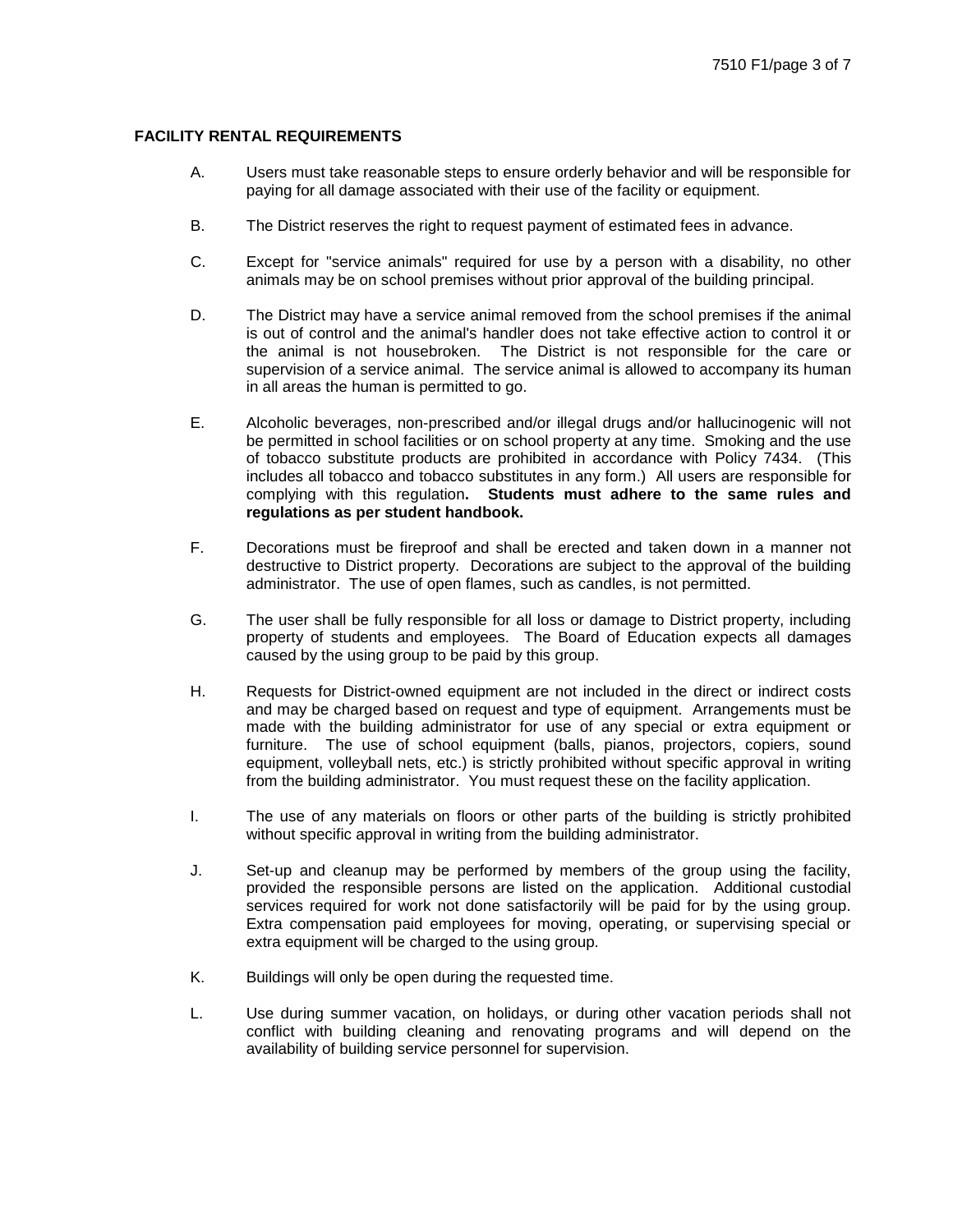- M. **Food-service personnel shall be required when kitchen facilities** are requested except as exempted by the superintendent. A cook must be in attendance when a function requires the use of the stoves, dishwasher, and/or other kitchen equipment (refrigerator or coolers excluded). The school cook shall be in charge of activity in the kitchen when in use. Assignment of cooks will be according to the OAPSE agreement.
- N. **A school custodian shall be on duty whenever a facility is being used** except as exempted by the superintendent, for the purpose of cleaning, supervision, and building security. The custodian will render custodial assistance in handling furniture and equipment and will be responsible for seeing that the facility or facilities are left in good order after the activity is over. The custodian's overtime, including cleanup time, will be charged at the appropriate hourly rate. Assignment of custodians will be according to the OAPSE agreement.
- O. Responsibility for enforcement of rules and regulations concerning use of District facilities rests with the user group, and any infractions of the above regulations may be grounds for refusing to grant subsequent requests for the use of District facilities.
- P. Corridors, exits, and stairways must be free of obstructions at all times. Exits are to be lighted when facilities are in use. Members of audience or spectators must never stand or sit so they block exits, stairways, or aisle ways.
- Q. The District will not be responsible for any loss of valuables or personal property.
- R. Flyers, booklets, or other printed or audio-visual materials may not be distributed unless they relate directly to the activity for which the school facility is being used.
- S. Non-marking gym shoes must be worn when using any gymnasium floor.
- T. The persons using the school facility shall be confined to that portion of the building that they are using. Children, whether they are participants or non-participants in the use of the facility, shall be supervised by an adult and not permitted to climb, jump, or run, and shall be confined to the area of use. All participants shall observe safety precautions.

## **SUPERVISION OF RENTED FACILITIES**

- A. At least one employee currently under contract with the district must be present within the requested building at all times of use. This "paid employee" may be their coach, their advisor, a designated custodian, or a site manager, as determined by the Facility Manager. This person is responsible for:
	- 1. Opening the facility and limiting access only to the permitted group and area;
	- 2. Supervision of the physical facility to control vandalism;
	- 3. Clean-up the facility or supervising the work of helpers to a condition acceptable for sue on the next school day;
	- 4. Closing the facility to guarantee its security;
	- 5. Security Access Codes will not be given to non-school employees.

The school employee must accept and assume all liability for the facility. If they are not willing to accept liability for the facility then a district custodian must be assigned for the event at the cost of the renting group.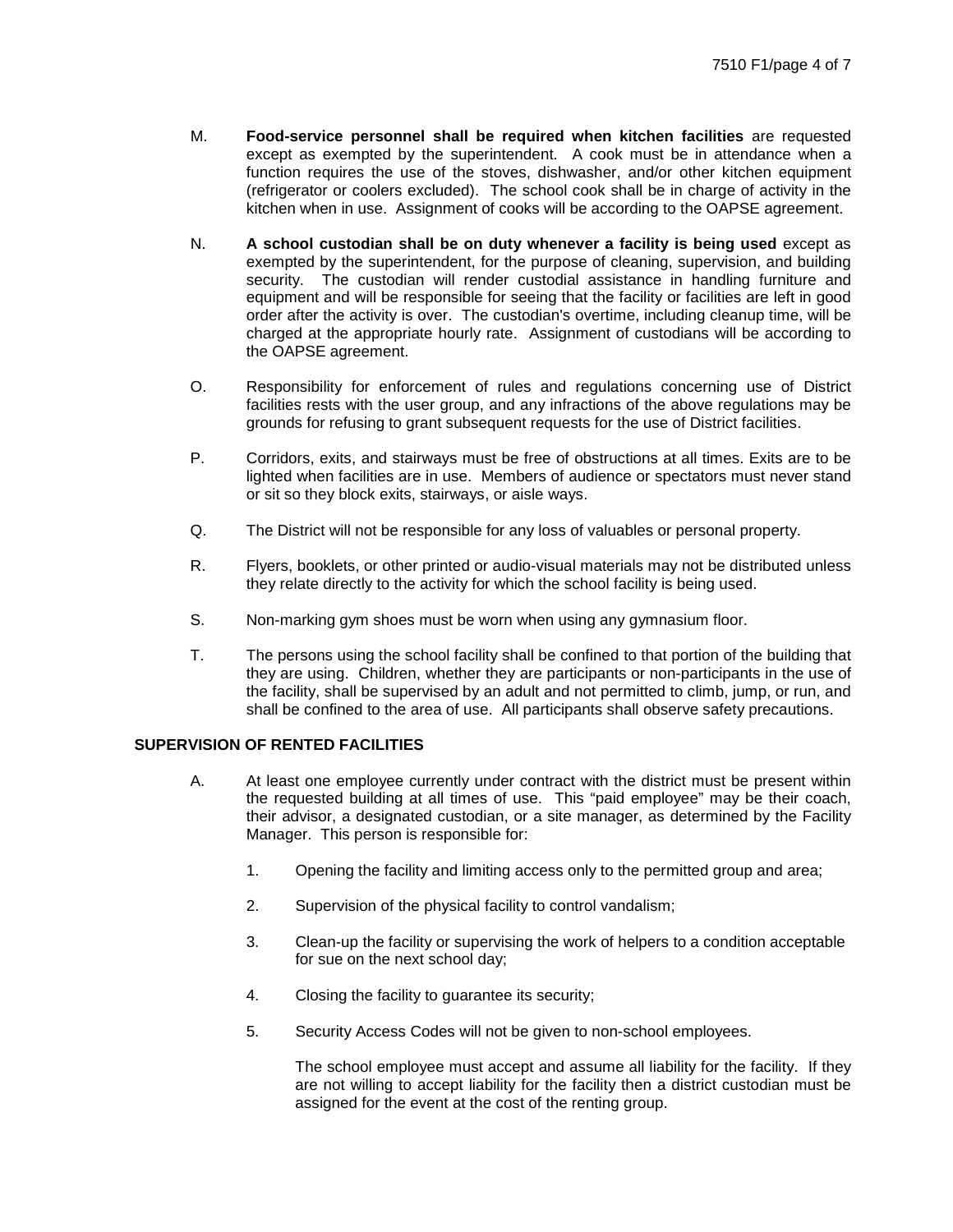- B. Each group requesting the use of District facilities must indicate an individual, satisfactory to the administrator in charge of the building, who will serve in a supervisory capacity during the use of the District facilities.
- C. Supervisors are responsible for the enforcement of all rules and procedures regarding the use of District facilities.
- D. The custodian on duty is directed not to open the facility until the supervisor for the sponsoring group is on duty.

## **PRIORITIES and FEES FOR USE OF SCHOOL FACILITIES**

This procedure is established to implement the Board of Education policy governing use of school facilities. The following categories are established to determine priorities and a schedule of fees for the approved users listed below other than regular curricular programs or activities*,* when designated space and facilities are available. In all cases, emergency uses for disasters, shelter needs, and the like will take precedence.

#### A. **Category 1: Student Groups**

Student groups are defined as extra-curricular programs or activities and programs or activities of student-initiated, non school-sponsored clubs and organizations, even to the extent of amending Category 2, 3, 4, and 5 rental agreements. No Rental Charge if the use of district facilities for activities related to the educational program and District operations shall be without cost to the users.

## B. **Category 2: Community Groups Affiliated with the Schools**

Community groups affiliated with the schools include local organizations who have a direct connection to and/or directly support the District, such as PTA/PTOs, Booster Clubs, and the like. They will be granted second priority to available space and facilities. No Rental Charge. No Employee charges will occur if activities occur when custodians are regularly on duty. If the event takes place outside or normal operating hours then the group will be responsible for any extra custodial, cafeteria, or police employee fees and any other extra cost.

School-affiliated Booster groups, Alumni groups, School-affiliated sports programs, PTO, etc.

## C. **Category 3: Community Nonprofit Groups**

Community nonprofit groups are defined as governmental agencies and groups primarily comprised of District residents, which provide civic, educational, recreational, or cultural activities and are staffed by volunteers. Such community nonprofit groups will be issued permits for space and facilities on a third priority basis. No Rental Charge. No Employee charges will occur if activities occur when custodians are regularly on duty and the person signing the facility usage request assumes full responsibility for liability and cleaning the facility with volunteers. If the event takes place outside or normal operating hours then the group will be responsible for any extra custodial, cafeteria, or police employee fees and any other extra cost.

Lion's Club, Chamber of Commerce, public forums or educational opportunities etc.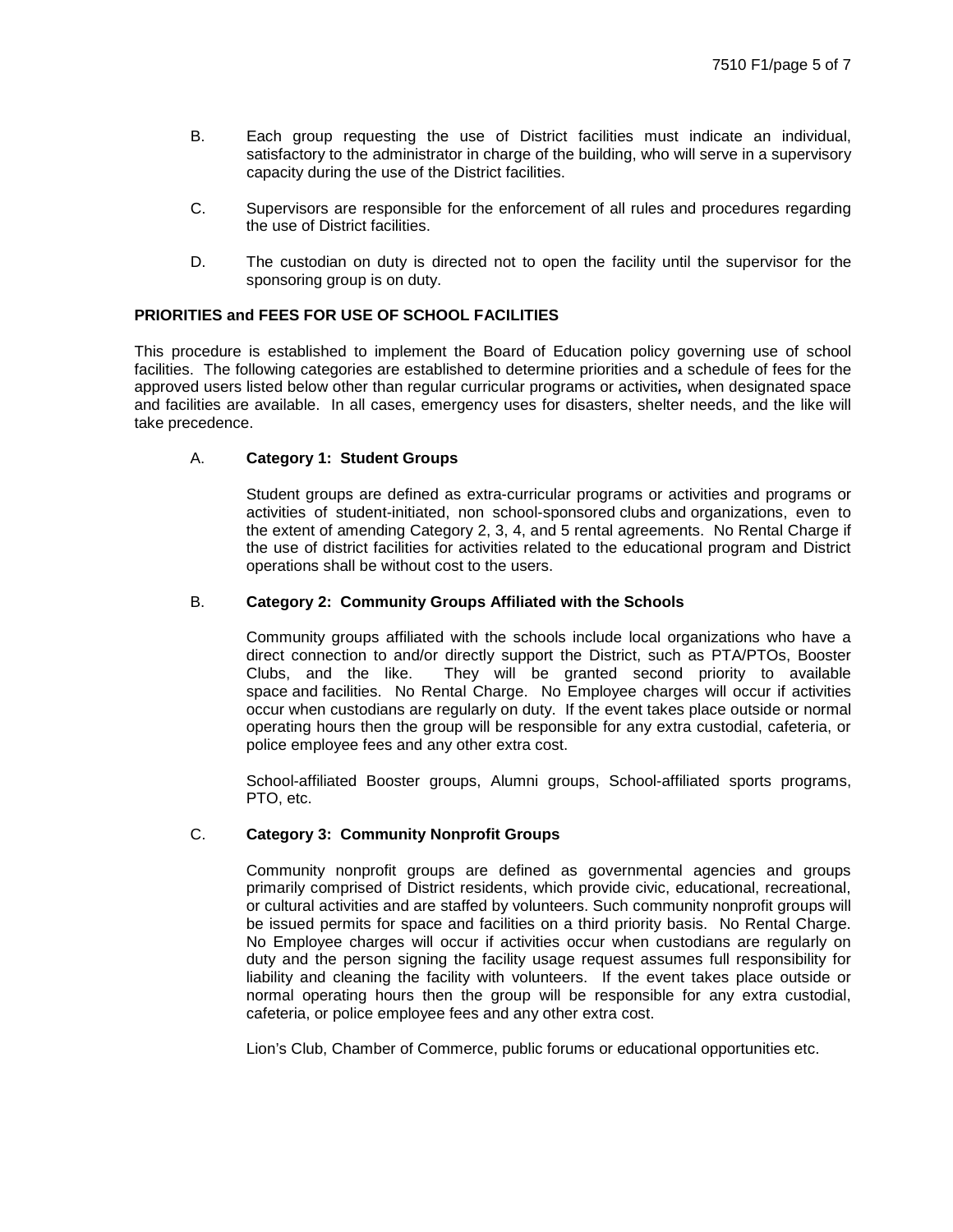# D. **Category 4: Private, Nonprofit Groups**

Private, nonprofit groups, defined as those primarily comprised of District residents who are requesting solitary, occasional or regularly scheduled use for an activity with educational, cultural, religious, or charitable goals, will be assigned fourth priority of available spaces. Rental Charges will be applied. No Employee charges will occur if activities occur when custodians are regularly on duty and the person signing the facility usage request assumes full responsibility for liability and cleaning the facility with volunteers. If the event takes place outside or normal operating hours then the group will be responsible for any extra custodial, cafeteria, or police employee fees and any other extra cost.

Churches, AIA, Club Sports Teams, etc.

# E. **Category 5: Commercial Users**

Commercial users, defined as private, for-profit businesses, vendors, or entrepreneurs are strongly discouraged from application for public facility usage. When approval is granted, level five priority will be assigned. Rental Charges and Employee Charges will be charged regardless of when the rental is taking place. Organizations or persons will be granted the use of school district facilities with the following charges as indicated and the cost of such additional staff services as they may be required.

Birthday parties, Receptions, Rentals where admission fees are charged, etc.

| <b>Facility Requested</b>        | Category 2&3  | Category 4    | Category 5    |
|----------------------------------|---------------|---------------|---------------|
|                                  |               |               |               |
| <b>Gym Rental</b>                | No Charge     | \$15 per hour | \$35 per hour |
| Kitchen and Cafeteria Rental     | No Charge     | \$20 per hour | \$40 per hour |
| Cafeteria Rental                 | No Charge     | \$15 per hour | \$35 per hour |
| Classroom                        | No Charge     | \$10 per hour | \$30 per hour |
| <b>Custodial Employee Charge</b> | \$25 per hour | \$25 per hour | \$25 per hour |
| Cook Employee Charge             | \$22 per hour | \$22 per hour | \$22 per hour |